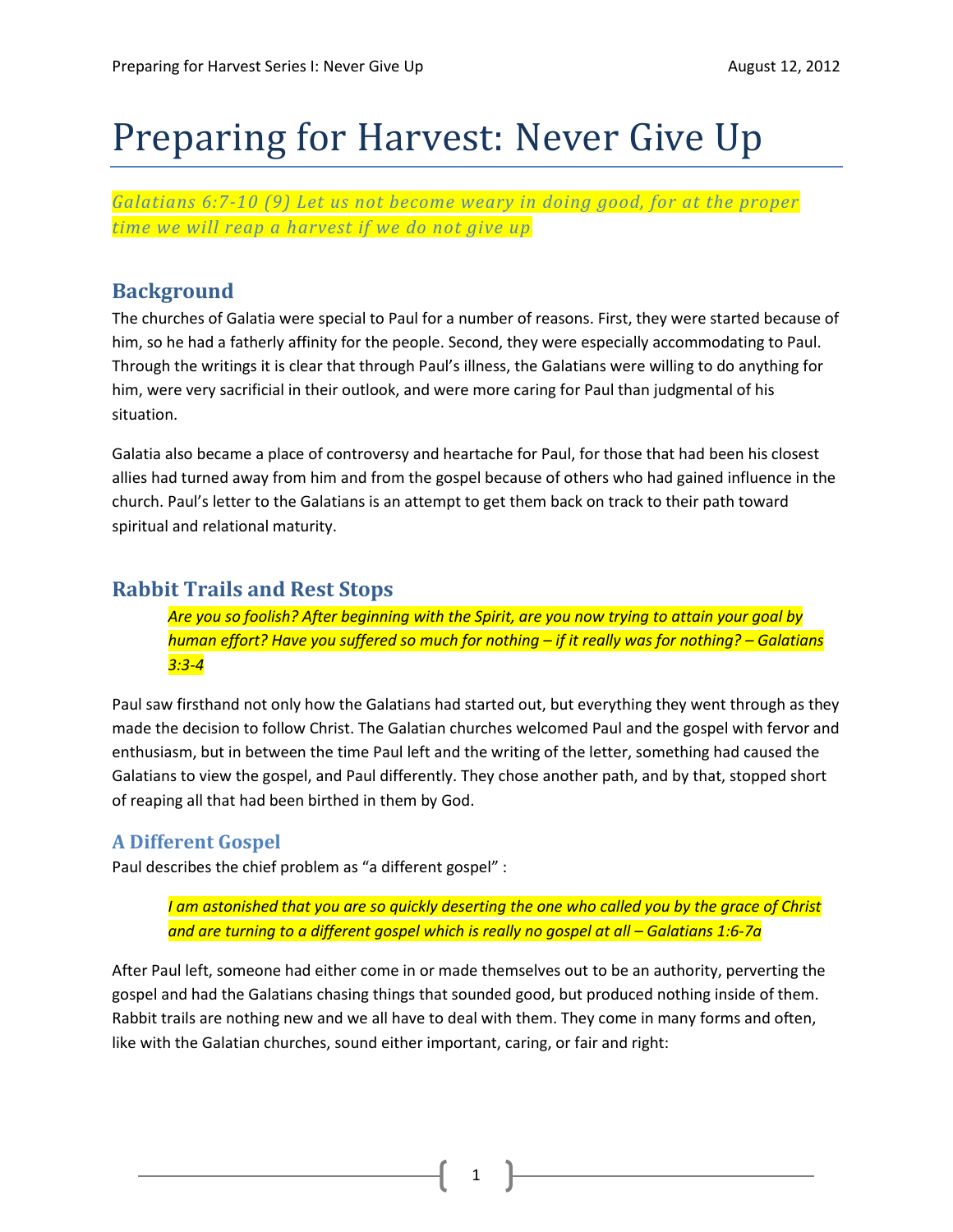*…Then he said to [Peter], "Follow Me". Peter turned and saw that the disciple whom Jesus loved was following them… When Peter saw him, he asked, "Lord, what about him?" Jesus answered, "If I want him to remain alive until I return, what is that to you? You must follow Me." – John 21:21-22*

Peter had just had an incredible encounter with Jesus. Some say that it was the point of Peter's restoration from the 3 denials he had just done days earlier. What is clear is that in that encounter, Peter had gotten frustrated because of Jesus' statements and requests of him. In his frustration, while Peter heard Jesus declare that there was a path and goal for Peter, he saw John as his "rabbit trail".

If we are not careful, we can also get caught up focusing on the wrong thing for a number of reasons:

- Harsh Life Situations: the Galatian churches faced some hard times according to Paul. When those times happen, we often ask the age old question, "where is God?" or "why me?" Harsh situations put us squarely in the center of the mirror, and all we want to do is divert our attention to something that doesn't remind us of the pain we are experiencing
- **Frustrations / Hurt:** Frustrations or hurt may come through life situations, but don't have to. In Peter's example, it was a conversation that was not going the way he expected, probably coupled with his own guilt of failure. For some it could be the negative words of a friend, or repeated patterns of behavior.
- **Fear:** Fear can be a powerful influence, especially when it comes to focusing on the wrong thing. Paul speaks of having to confront Peter to his face, because he was fine conversing with the Gentiles until "the circumcision" arrived. Then Peter withdrew and would not speak to the Gentiles.
- **Confusion:** This is what the people had sown into the Galatian churches. Adding things to the gospel, supposedly having better revelation than Paul, introducing a different "gospel" all caused the Galatian churches to look away from their original path and take up the rabbit trails of different belief

The biggest problem with the rabbit trails is that they stop the efforts needed to cultivate what was rightly and originally planted in us, and make us forget that *there is a harvest that awaits us*. We turn off not seeing the turn as a rest stop, but as a place to take up residence, never getting back on the path God has for us. This is one reason Paul is so adamant about getting back on the path. The subtlety of the rabbit trail is like the frog in the slow boiling water: because it remains comfortable, it stays comfortable way past the point of danger. Likewise, the longer we stay on the rabbit trail we not only don't know how to get back, we are ok with never coming back.

## **My Harvest, My Self**

Those that influenced the Galatian churches caused them to turn against the very people that were responsible for good works in them.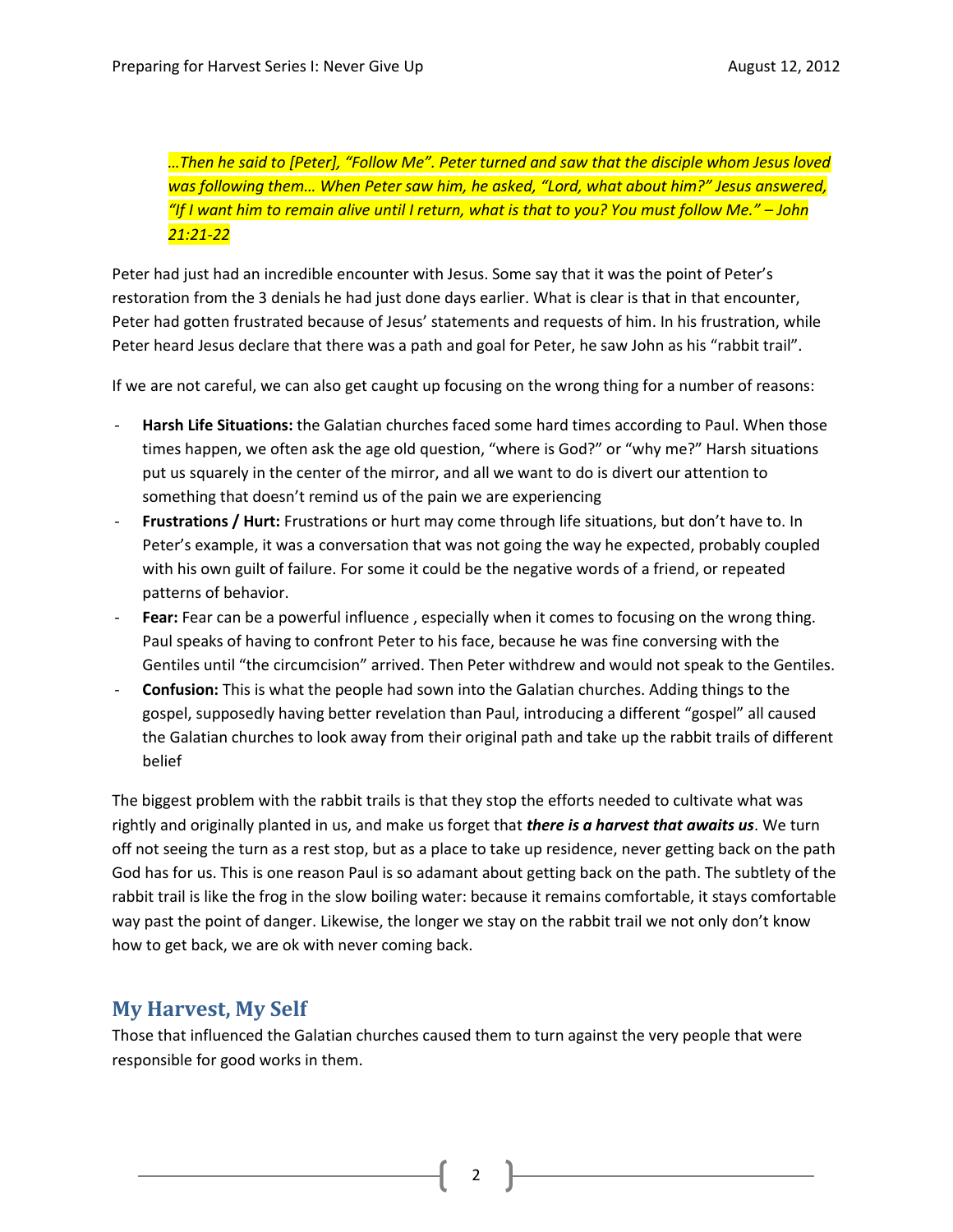*What has happened to all your joy? I can testify that, if you could have done so, you would have torn out your eyes and given them to me. Have I now become your enemy by telling you the truth? Those people are zealous to win you over, but for no good. What they want is to alienate you from us, so that you may be zealous for them. It is fine to be zealous, provided the purpose is good, and to be so always and not just when I am with you. – Galatians 4:15-18*

Paul is pointing out the true purpose of those that have raised themselves up: they wanted an audience. They didn't care about the Galatians at all, except to know that the Galatians were lauding them when they were there. Paul, however, only wanted to see Christ formed in the Galatians, and that they would be constantly zealous for the truth and life of God. Because the influencers were so consumed with themselves, the Galatians who followed them became less and less concerned with Paul, and of having a life of love, and developed an attitude of judgment.

*For in Christ Jesus neither circumcision nor uncircumcision has any value. The only thing that counts is faith expressing itself through love – Galatians 5:6*

The Galatian churches who had started out cultivating a life and culture of love and giving, of accepting and appreciating, had now turned to alienation, judgment and self focus. What they failed to realize, however was that there was something that would come from all of their efforts, from their unselfish attitudes, from their full adoption of the gospel, and the relationships they forged because of it. Paul calls it *a harvest.*





Harvests in and of themselves are wonderful, or at least can be, *if we can get there*. The hard part of getting to the harvest is that the only way to know that you can get there is to focus, not on